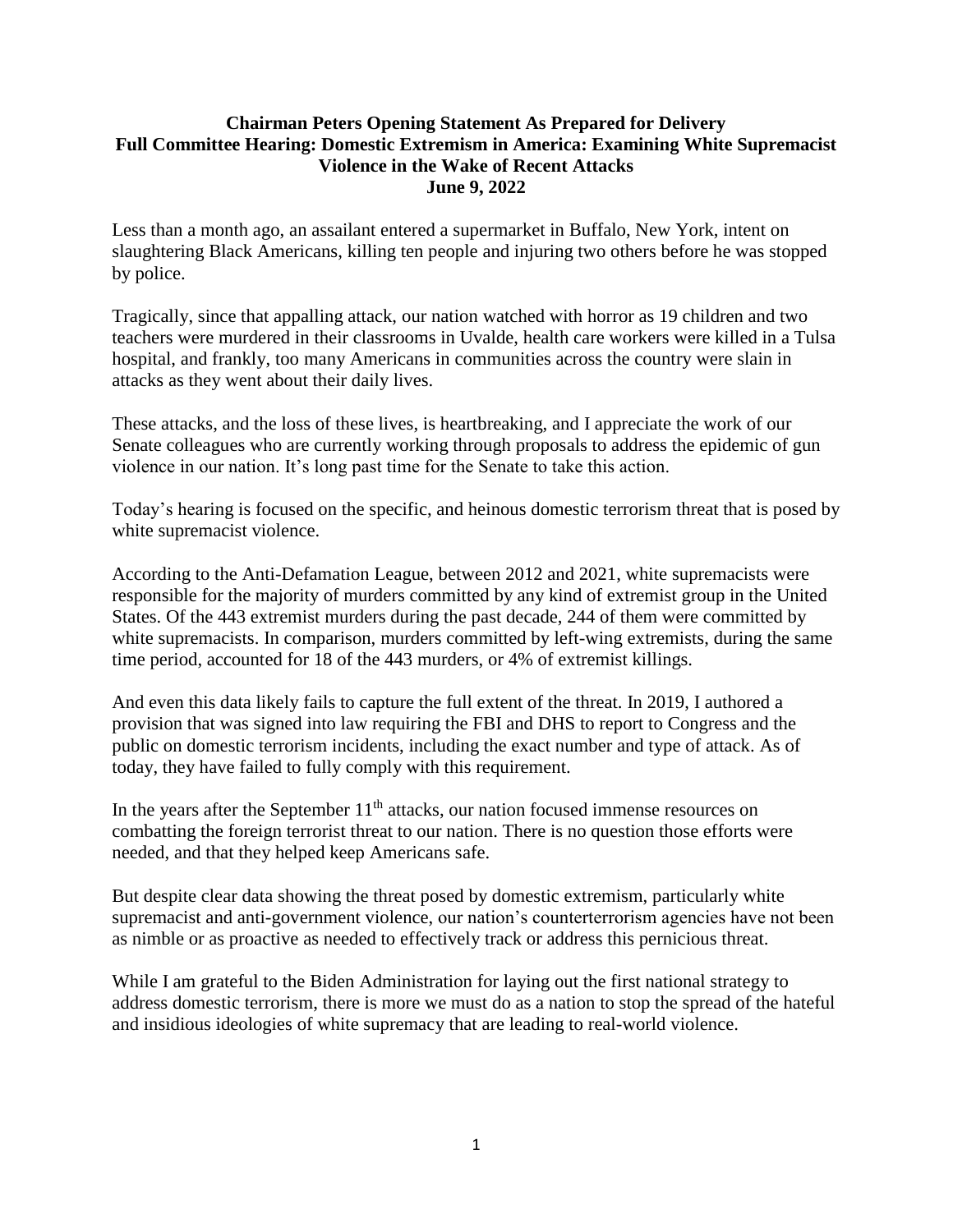In the Buffalo attack, the perpetrator allegedly posted a manifesto online detailing his carefully calculated attack and citing abhorrent ideas tied to Great Replacement Theory, a racist and dangerous ideology that claims Jewish people, immigrants and people of color are actively attempting to replace white populations.

This disgusting belief is at the center of some of the most horrific terrorist attacks we have seen in recent years.

At the 2017 Unite the Right Rally in Charlottesville, Virginia, neo Nazis marched in broad daylight chanting core tenets of replacement theory at one of the largest and most violent gatherings of white supremacists in decades, before an attacker plowed his vehicle through a crowd of peaceful protestors, killing one woman and injuring 35 others.

In 2018, an anti-Semitic terrorist committed the deadliest attack on the Jewish community in our nation's history, when he massacred 11 people and wounded 6 others at the Tree of Life Synagogue in Pittsburgh, Pennsylvania.

His motive for the attack was rooted in replacement theory, and he claimed he targeted the synagogue because they were supporting refugees who came to the United States.

In 2019, a shooter in Christchurch, New Zealand posted a manifesto online entitled the Great Replacement before livestreaming his attack on two mosques on Facebook.

And in the 2019 shooting in El Paso, Texas, the deadliest attack on the Latino community in our nation's history, a gunman killed 22 people and left dozens wounded. The perpetrator acted out of the belief of a "Hispanic invasion" in a manifesto he posted online that cited the Christchurch shooter.

Once relegated to the fringes of our society, these extreme and abhorrent beliefs are now a constant presence in our nation's mainstream. Cable TV hosts push them in primetime nightly, and public leaders amplify them to their followers, for their own profit and political gain.

These are public figures who should know the power of their words and their influence, figures who should know better than to spread these conspiracy theories and lies. But between political opportunists, and the power of social media platforms to spread memes, manifestos, and videos like wildfire, these repugnant ideologies are becoming normalized into our everyday discourse.

No longer do extremists need to be recruited or seek out like-minded individuals. They can simply log on to social media, or turn on the TV, and be presented with the hateful discourse that drives these violent and deadly attacks.

Attacks that not only leave traumatic scars on the victims and survivors and their families but terrorize entire communities, who will live with this threat in the back of their minds as they go about their daily lives.